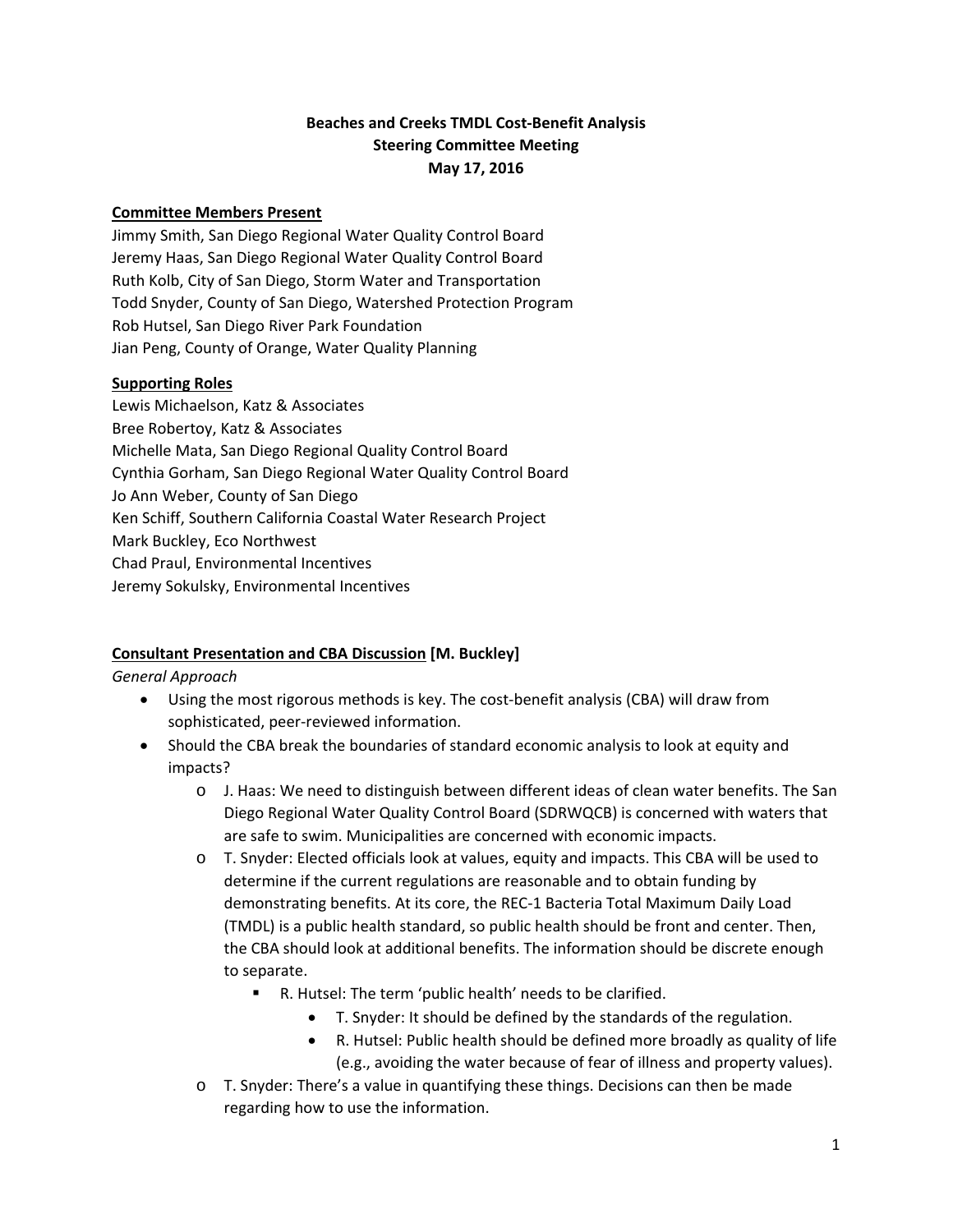- J. A. Weber is to provide a map of the study area to the consultant.
	- o R. Hutsel: The study area map should be brought to the committee at the next meeting.
	- $\circ$  J. Smith: The area should only include the water bodies and watersheds that are covered in the TMDL. However, it should not be limited to people who live in these areas, it should include visitors as well.
- What are the policy decisions that will be informed by the CBA?
	- $\circ$  T. Snyder: It may impact the Triennial Review specifically regarding decisions about creating separate wet and dry weather regulations, adjusting schedules, and/or establishing an approach that includes waste water management.
	- o J. Haas: The CBA will inform funding decisions and impact how TMDLs would be rewritten. SDRWQCB is expecting to take the results of all studies, including scientific studies, and develop recommendations.
	- o R. Kolb: The CBA needs to be transparent and understandable so municipalities can use it to show the need for fee increases.
- R. Hutsel: The San Diego River Park Foundation wants to ensure fresh water is not forgotten in the study.
- J. Smith: The CBA should analyze not just whether what is being asked of the copermittees is too much, but also whether it is enough.

### *Valuation and Data Collection*

- The CBA will include an analysis of supply and demand sources, including how many people are using something and how they use it.
- The study can be weak if it transfers value from another area where it is not comparable.
- There is good federal guidance for user-day data. One day will be based on an eight-hour timeframe.
- The consultant will need to gather data to identify user days by activity and number of trips.
- The consultant already has expenditure data.
- Is the consultant allowed to obtain data independently of the committee?
	- o T. Snyder: Yes, but data should be brought to the committee to be vetted before being used in the CBA. The primary concern would be if a group had an estimate that wasn't justified.
	- o The story the consultant tells when soliciting data from sources needs to be non‐ precedential and nonbiased.
- R. Hutsel How will the consultant ensure the data are as comprehensive as possible?
	- o The consultants will reach out to as many sources as possible and review literature. The committee can help identify any data that are missing.
- Committee members should send benefit and cost data suggestions to the consultant directly and copy J. A. Weber and M. Mata on the email.
- J. Haas: How are uses forecasted?
	- o A variety of data will be used, including population forecasts, regional activity‐specific forecasts, climate change trends, and changes in preference depending on water quality. The America time‐use survey can be used to look at the proportion of time spent on activities depending on the quality in the area.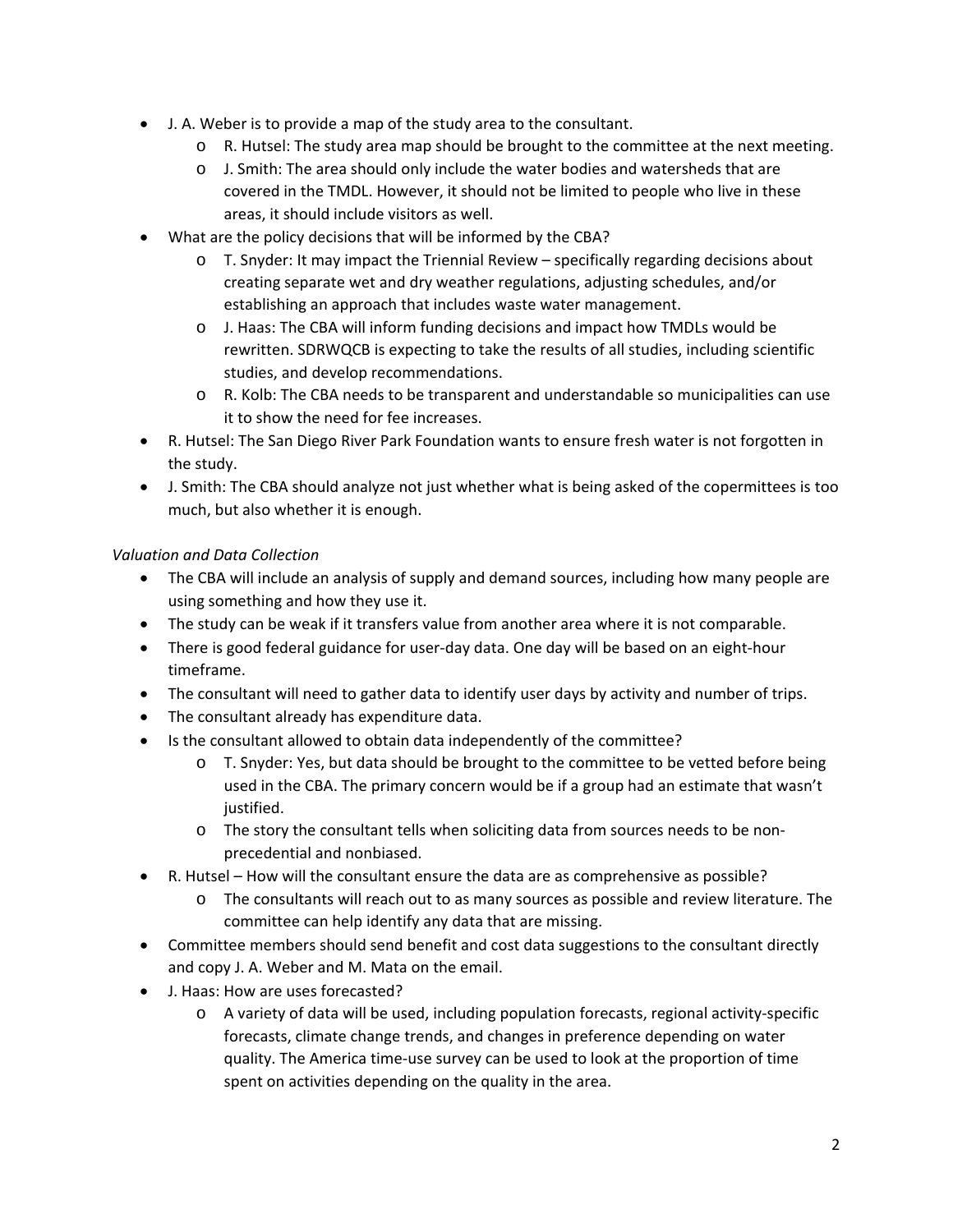- T. Snyder: How will cost estimates be established for elements for which studies are in development (e.g., wastewater sharing costs)?
	- o M. Buckley: Assumptions may need to be made based on a panel of experts or the next best available data. The process will be as transparent as possible.
- T. Snyder: The source of human pathogens will not be addressed by focusing solely on storm water.
	- o J. Smith: The SDRWQCB agrees looking at human sources is important, but if the data are not available (e.g., costs of relocating homeless camps), we need to move on.
	- o C. Praul: These data can be pulled from an expert.
- K. Schiff The surfer health study has screening level data.
- J. Smith: All cost estimates need to be reviewed by the consultant for validity as part of the scope of work.
- J. Smith: Incremental costs need to be teased out for bacterial load reduction.
- R. Kolb: The City of San Diego can provide data related to the number of visitors to the beach.
- R. Hutsel: The consultants should obtain data from fishing groups.

### **Project Management**

### *Meetings and Communication*

- Chad: Meeting once a month may not enough. How can the committee be reached to provide helpful direction between meetings?
	- o Items that require approval can be sent via email to the full steering committee with a 72‐hour time stamp. If anyone is uncomfortable with the decision not going before the committee at a meeting, they can pull it.
	- o J. Smith: All committee members need to be involved in important decisions. Some minor decisions could be made by just one member.
	- o R. Kolb: Conference calls are possible, if needed.
- Can the consultant reach out to individual committee members for data?
	- o Yes.

# *Work Plan Schedule*

- The consultant will meet with the steering committee twice before presenting to the Technical Advisory Committee (TAC). The TAC will have one week to review the work plan before the presentation.
- Should a public workshop be held on August 5?
	- o R. Hutsel: It's too late to present something to people and ask for comments. Public comments may not be necessary on a work plan.
	- o Jeremy: A decision needs to be made by June 6.
	- o J.A. Weber: The workshop could be pushed to a later date to provide time for review.
- J. Smith: An extra steering committee meeting or two is fine to get the work plan right.
- J. Sokulsky: Are longer meetings possible?
	- o Yes.
- J. Sokulsky: It would take some work to reform the work plan to make it understandable to the public, and another steering committee meeting would be required.
- M. Mata: So, is this a realistic schedule?